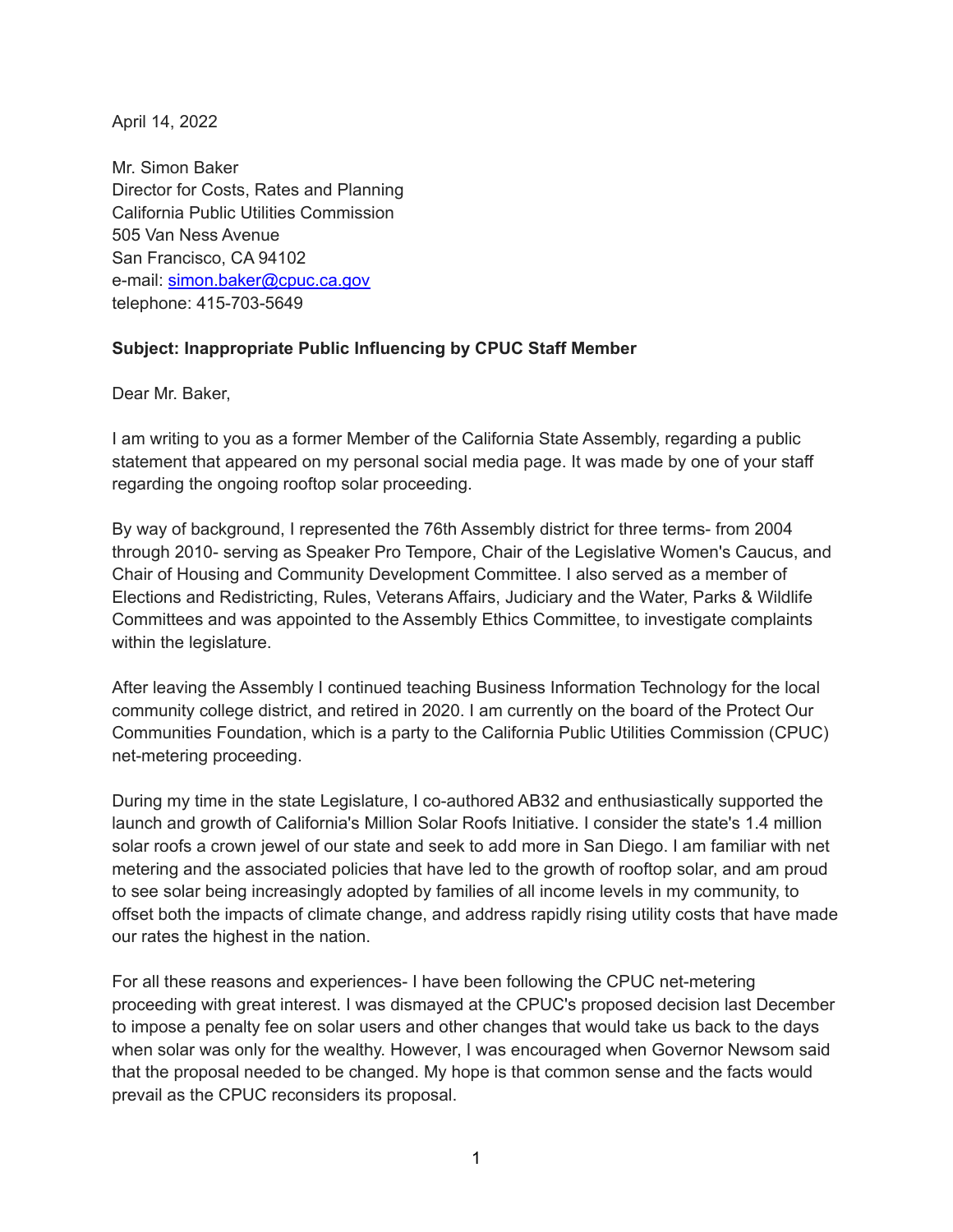This is why I wish to inform you of a Facebook message that appeared unexpectedly on my personal page, posted by one of your Energy Division staff engaged in the net-metering proceeding, Chris Westling.

I was unaware of his role in these proceedings when he first posted it to my personal Facebook page on March 25, 2022, in response to information I had posted about rooftop solar. Below is a screenshot of Mr. Westling's message. (Please advise if you would like to read the full thread on my Facebook page, as I limit access to my personal account.)



## **Chris KB Westling**

Hi Lori. There's a lot of misinformation floating around about the CPUC's proposal to reform rooftop solar policy. The current policy (NEM2) is holding back our decarbonization goals and is extremely inequitable - essentially massive subsidies for on-average wealthier Californians to invest in solar (without storage) that does basically nothing to stop climate change. The reform would accelerate decarbonization and won't do it on the backs of low-income customers. Feel free to message me if you would like to discuss.

Like 4d

Mr. Westling is entitled to his private opinion, of course. However, as someone who is quite familiar with government service, and the important roles and protocols that both elected officials and civil servants must play to ensure that the government both runs well and equitably to earn the trust of the public, I was frankly shocked that a civil servant deeply involved in such a highly consequential regulatory proceeding would reveal his bias so publicly, and without disclosing his professional association with a matter that will significantly increase costs for millions of Californians who choose to install solar panels.

I am curious why Mr. Westling appears to be defending the CPUC's original proposal, even though the official position of the CPUC is that they are going back to the drawing board to review the record of the proceeding and revise the decision, and why he failed to identify his professional role in this matter.

Mr. Westling's message also appears out of step with what I and many others understand the CPUC's current position to be. They are certainly not the words of someone with an open mind about a different approach. Therefore, I strongly recommend that he be asked to recuse himself from the rooftop solar proceeding, and be removed if he refuses to do so.

With that said, I will also note that Mr. Westling's remarks are substantively incorrect and seem to be drawn from an SDG&E fact sheet rather than objective facts. I characterize these remarks as "astroturfing"- the practice of displaying an opinion on an environmental or conservation